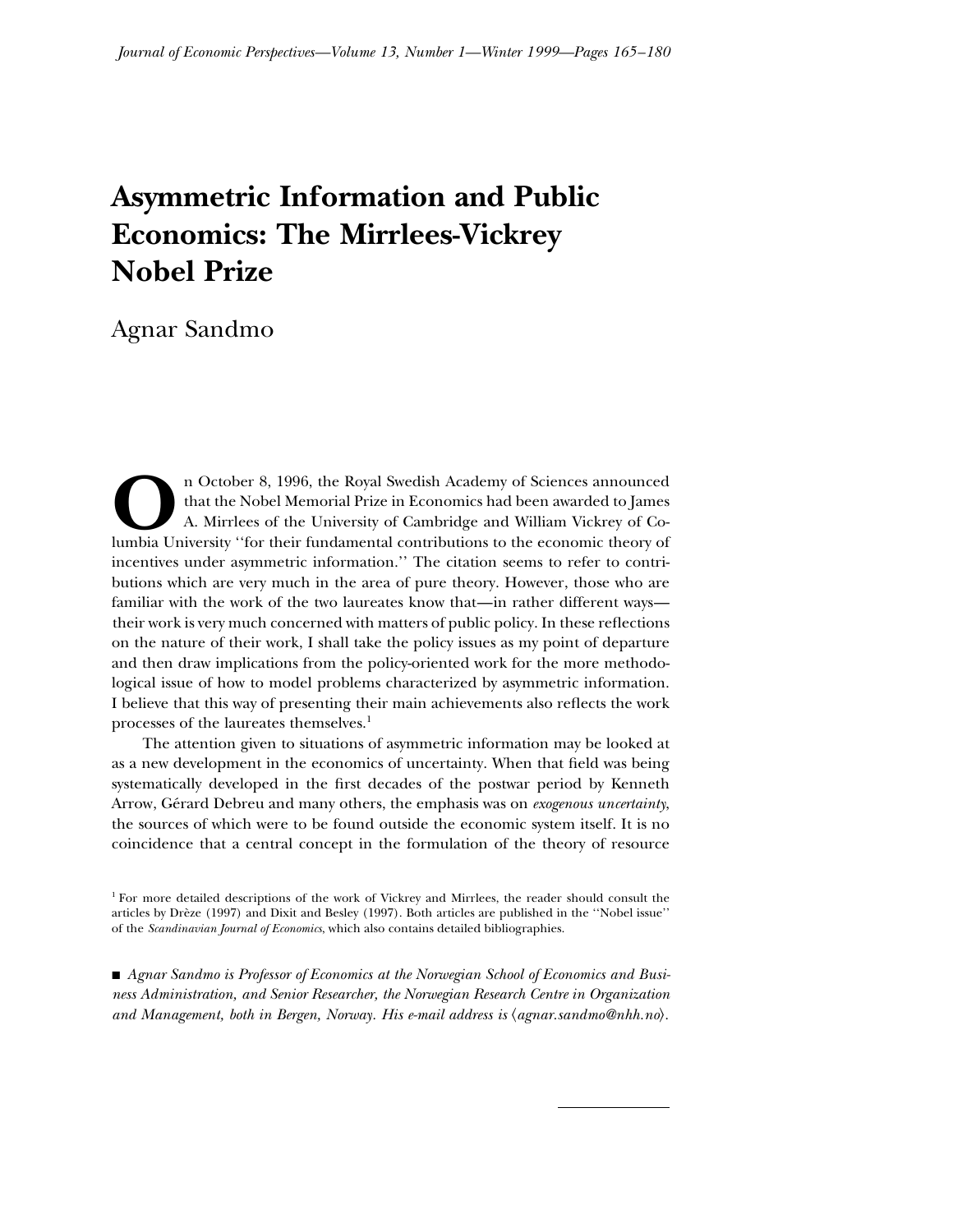allocation under uncertainty was that of a state of nature, a description of all relevant aspects of the exogeneous environment that would be of relevance for the decisionmaker. By contrast, the theory of asymmetric information focuses on the type of uncertainty where individuals have different types of information, the typical situation being that they have private information about their own characteristics that is not directly available to other people, like those responsible for the design of public policy. Examples of such situations can be found in the relationship between the employer and his or her employees, where the latter have information about their own preferences and skills that are not observable by the employer, and more generally in the area of contracts when buyers and sellers have different information about the quality of the good to be traded. A provider of a public good would like to have information about the willingness to pay of the consumers who benefit from it, but the only people who possess this information are the consumers themselves. Similarly, an auctioneer does not know the maximum willingness to pay of the prospective bidders, and a government which is in the process of designing a system of redistributive taxation does not know the ability to pay of the individual taxpayer. I begin by taking a closer look at the last of these issues.

### **Ability to Pay and Redistributive Taxation: An Outline of the Mirrlees Model**

It is an old insight in welfare economics and public finance that the ideal redistributive tax policy would consist of lump sum transfers. When each taxpayer has to pay a fixed amount of taxes (or possibly receive a fixed amount of subsidy), the marginal tax (or subsidy) rate is zero. Therefore, personal choices with respect to labor supply, saving, portfolio choice and consumption are undistorted by the tax system and no efficiency losses are associated with a policy of redistribution. In other words, a system of lump sum transfers involves no tradeoff between equality and efficiency. This is essentially the second main theorem of welfare economics, whereby any Pareto optimum can be sustained as a competitive equilibrium, given an appropriate redistribution of initial resources.

Probably the main reason why we do not have lump sum transfers is that the implementation of such a system requires information that the tax authorities do not have. If a redistributive policy is to be based on egalitarian considerations, it requires that transfers are from those with high to those with low ability to pay. But how do we know who is who? To say that we may take ability to pay to be measured by income misses the point about non-distortionary transfers, for income is not an exogeneous characteristic of the taxpayer. Rather, it is the result of a number of decisions about labor supply, saving, risk-taking and so on, and an income tax therefore distorts these choices and creates efficiency losses in the economy. The information that the policymaker would need to implement an optimal system of lump sum transfers are things like the inherent productivity of the taxpayer, a person's built-in energy and drive, and the like, and this information is clearly beyond the reach of the tax administrator.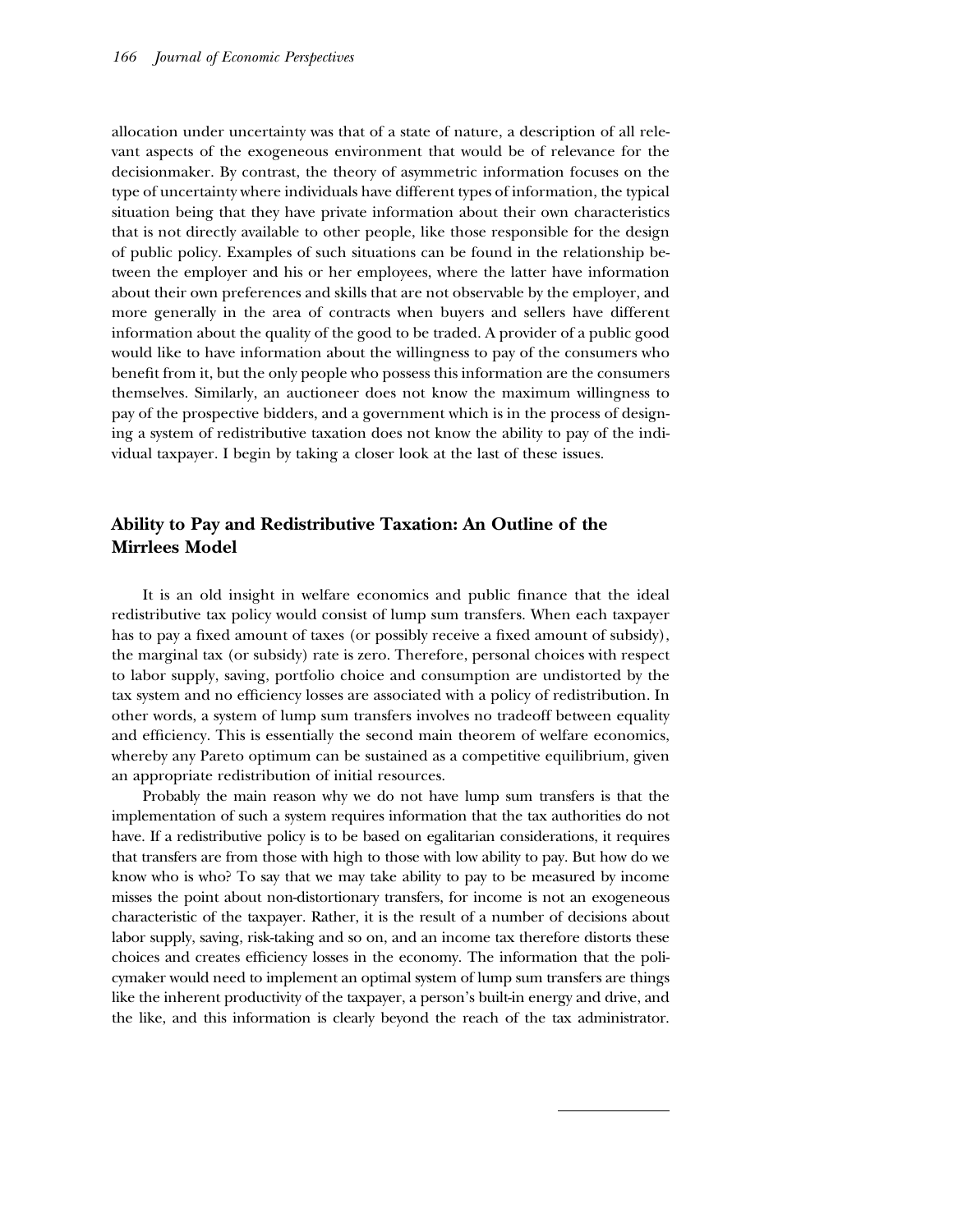*Agnar Sandmo 167*



**James A. Mirrlees**

Instead, the tax designers are driven back to the second-best strategy of basing the tax system on some observable characteristic like income, realizing that the problem then becomes how to design a system that trades off equality against efficiency in a rational manner. The modern formulation of this problem is associated with Mirrlees's pathbreaking 1971 article. But let me first make a brief historical digression.

The old-fashioned utilitarian approach to this issue can be found in works by Francis Y. Edgeworth (1897) and Arthur C. Pigou (1932). Following them, let us make the following assumptions:

1) Social welfare is the unweighted sum of individual utility functions;

2) All individuals have the same utility function;

3) Individual utility is an increasing function of income and this function is strictly concave, which means it has decreasing marginal utility;

4) The total income of society is fixed.

These are obviously very strong assumptions. Note in particular that the first three assumptions involve more than the empirical assumption that people have the same preferences; they imply that utility is interpersonally comparable, and this is clearly an ethical postulate, not an hypothesis that can be settled with reference to empirical data.

With these assumptions, what is the distribution of income that maximizes social welfare? A moment's thought will convince us that this consists in each of the *n* individuals in society getting a share of exactly *1/nth* of society's total income. In other words, the optimal distribution of income is one of complete equality. The optimal redistributive tax system is one that imposes a 100 percent marginal tax rate on all incomes above the average and uses the revenue to subsidize low-income earners so as to give everyone the same after-tax income.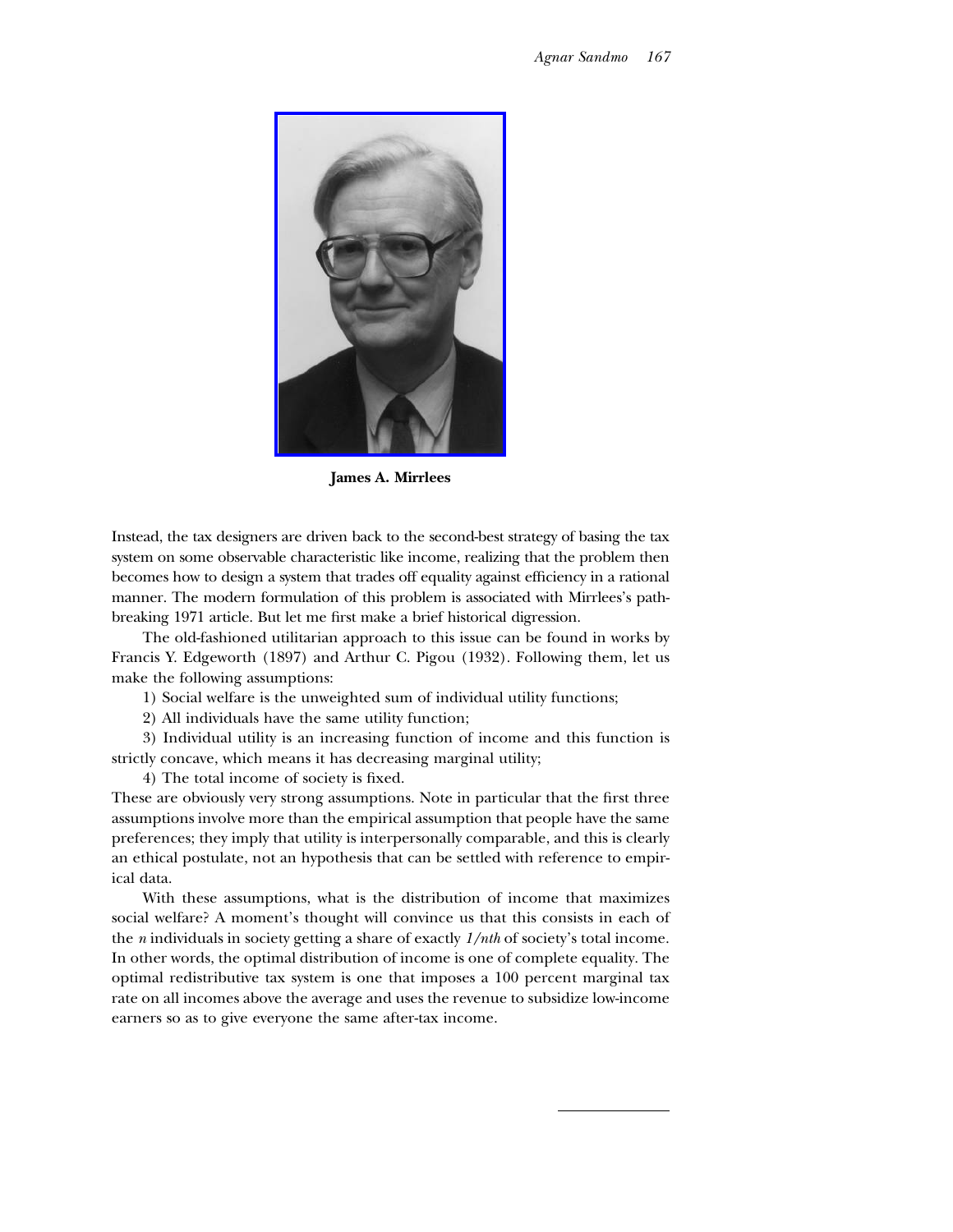Note that the assumptions imply that the individual consumer and worker has no choice with respect to the amount of his or her income. This means that the marginal income tax has no effect on the worker's or society's pretax income. Even at a time when marginal tax rates were low by today's standard, this was an unrealistic assumption, and Pigou (1932) modified the conclusion by saying that the move towards full equality should be tempered by adverse incentive effects.<sup>2</sup> However, he did not provide any more specific guidelines for how to think about the compromise between equality and efficiency.

Mirrlees's 1971 article can in some ways be seen as a direct descendant of the classical utilitarian approach. Interestingly, he adopts the first three assumptions, although with the qualification that the utility function now depends both on income (or consumption) and leisure. One may easily forget that this set of assumptions, which is by now often referred to as ''standard,'' was in fact far from standard in 1971. Classical utilitarianism had gone out of fashion in economics, and specifications of social welfare functions did not usually proceed beyond the very general formulations familiar from the work of Abram Bergson (1938) and Paul Samuelson (1947). The fact that we now once more look upon the utilitarian formulation as familiar and acceptable is to a large extent due to the influence of Mirrlees, who had demonstrated that it could be put to practical use in the analysis of economic policy.

The novel feature of his model is that income is no longer exogeneously given. Gross income is the product of the wage rate and hours worked, with hours, and accordingly also income, being determined by the maximization of a utility function which has income (or consumption) and leisure as its arguments.

A salient feature of Mirrlees's model is that the wage rate is specific to each individual (which does not preclude that many individuals have the same wage rate); the wage rate is each taxpayer's individual characteristic. Had the tax authorities known the wage rates (which are the competitive labor markets' assessment of individual workers' ability or productivity), it could have based a system of lump sum taxes on these, but by assumption they know only the incomes of individuals. Here lies the asymmetric information feature of the model. Individuals know their wage rate and their labor effort; the government knows only the product of the two, although it knows the statistical frequency distribution of abilities or wage rates in the population.

If effort could be interpreted simply as hours worked—which is the literal interpretation of the Mirrlees model—it is perhaps not totally convincing to insist that hours cannot be observed. If they can, then one can also observe ability simply by dividing income by hours, and a non-distortionary tax can then presumably be levied on the basis of ability. But to make sense of the model, one should interpret it more broadly. The supply of effort is not simply

<sup>&</sup>lt;sup>2</sup> "The old 'law of diminishing utility' [sic] thus leads securely to the proposition: Any cause which increases the absolute share of real income in the hands of the poor, provided that it does not lead to a contraction in the size of the national dividend from any point of view, will, in general, increase economic welfare'' (Pigou, 1932, p. 89).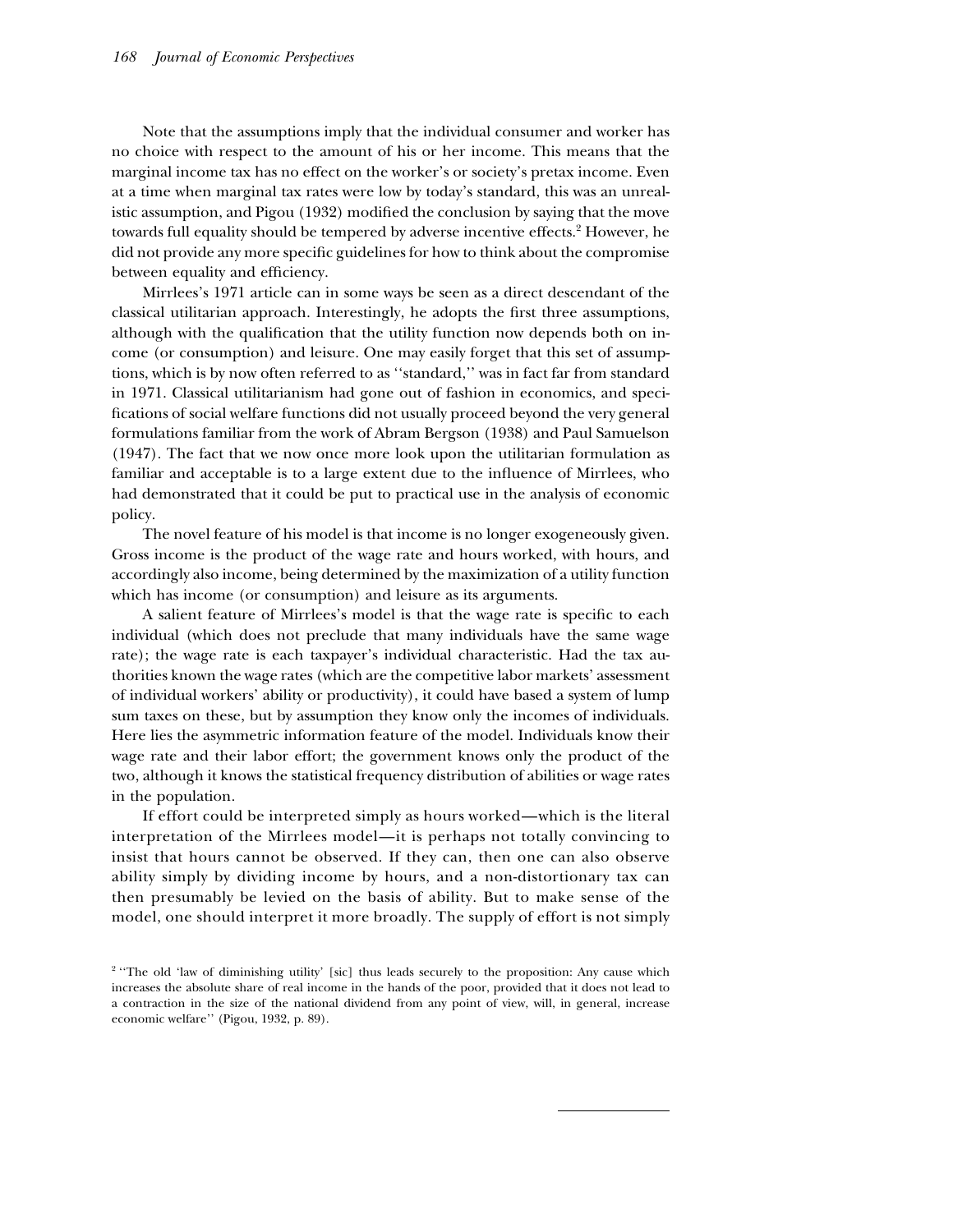equal to hours but also to an ''intensity'' factor, which in any case is hard to measure. Moreover, the wage rate computed by this procedure would in a large number of cases be a function of past effort, resulting in the accumulation of experience and human capital. If the individual knew that in the future he or she would be taxed on the basis of observed ability, the individual would be faced with a disincentive to attain this ability level, and this is clearly just another version of the basic incentive problem. This and similar concerns can be seen as being captured indirectly in the simplified framework of the wage-hours model adopted by Mirrlees.

In the model a redistributive tax has to be levied on income, with the result that it distorts the labor-leisure decisions. The question Mirrlees asked is the following: What are the properties of the optimal income tax function? Of particular interest is the question of how the marginal tax rate varies with income. We have already seen that without incentive effects the utilitarian tax scheme would have an optimal marginal tax rate of 100 percent. When incentive effects are introduced we would naturally expect the marginal tax rate to be lower—but can one say anything about how much?

It turned out that by purely analytical methods Mirrlees could not say a great deal about the properties of the optimal tax function. He could prove the optimal tax function to be continuous and increasing, but he was not able to say anything very precise about the general relationship between pre-tax income and the marginal tax rate. To proceed further he made some much more specific assumptions, such that the utility functions were Cobb-Douglas and that the frequency distribution was lognormal, and turned to simulation studies. The results of these studies were somewhat surprising. It turned out that the optimal tax function was close to linear—although with a positive intercept so that the tax system was progressive—with an approximately constant marginal tax rate. As to the nature of the approximation, if anything the marginal tax rate showed a tendency to *decline* with income.

In fact, later work by Edmund S. Phelps (1973) and by Mirrlees' student Jesus Seade (1977) established the analytical result that the marginal tax rate at the top of the income scale—that is, for the most able person—should be zero! To interpret this apparently paradoxical result it should be kept in mind that the redistributive effect depends on the variation of the average tax rate, not the marginal tax rate. To achieve a redistribution of income, we must have the average tax rate increasing with income, and this requires the marginal rate to be positive and higher than the average rate, at least for most of the income range. But at the very top this point is no longer valid, since there is no one above the person with the highest income. Distorting this person's choice of effort has accordingly no redistributional justification, but it does imply an efficiency loss. Hence the top marginal rate should be zero. It should be stressed that this is a result about limits, and that it does not necessarily support the view that the rate applicable to, say, the upper percentile of income earners should be zero.

So far I have been presenting the Mirrlees optimum income tax model with little explicit attention to its contribution to the theory of asymmetric information.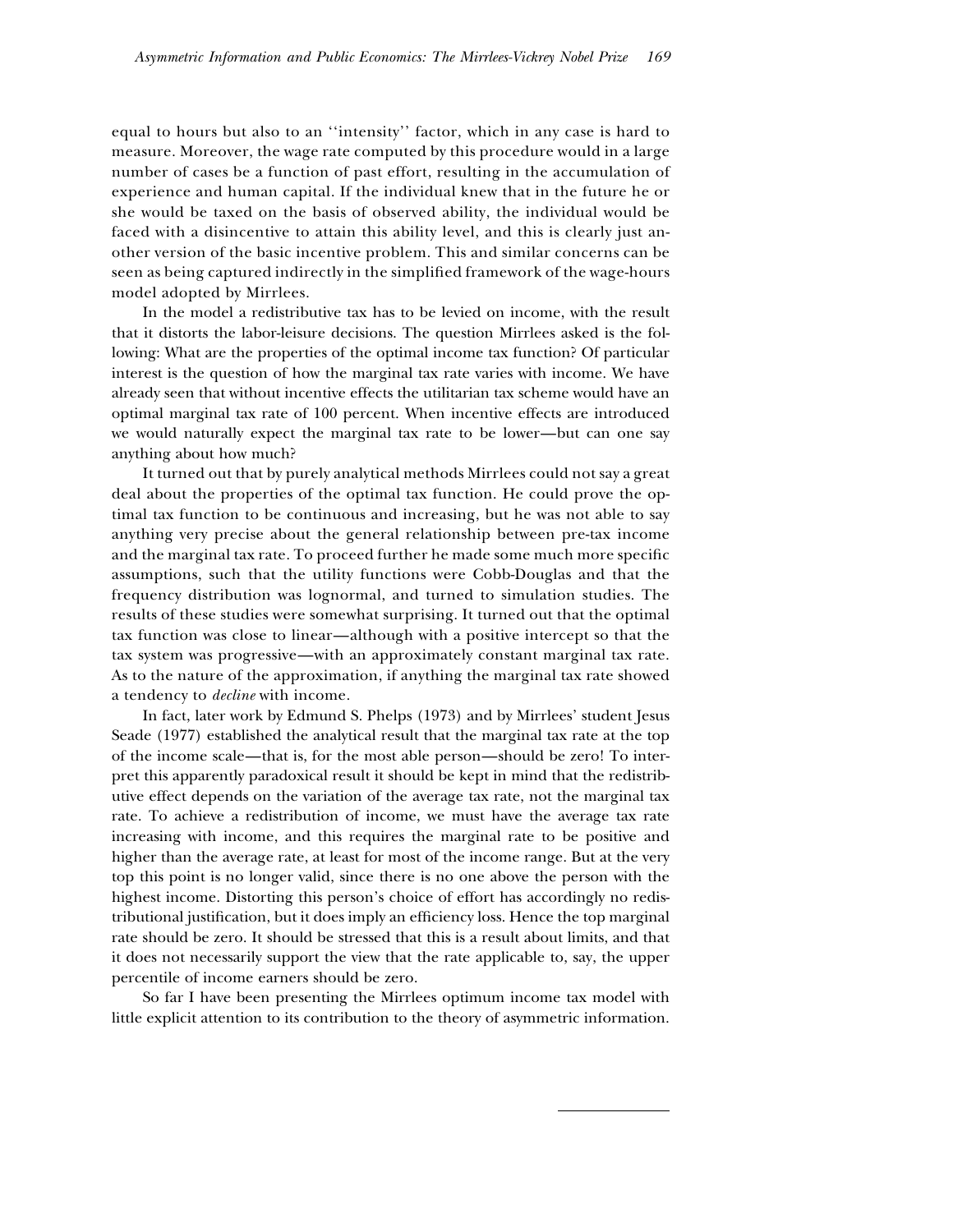In this I am in line with Mirrlees himself, who in his original exposition hardly mentioned the problem of information, $3$  while "asymmetric" is a word that does not even occur in the article. The informational interpretation came later, both in work by Mirrlees and others.

#### **Vickrey on Optimum Redistribution**

Before going on to a discussion of the significance of the Mirrlees article for the development of the theory of asymmetric information, it is worthwhile to consider William Vickrey's contribution to this area. This came actually much earlier, in a 1945 article entitled ''Measuring marginal utility by reactions to risk.'' Rereading that article today, one is struck by the fact that it contains extremely insightful discussions of two issues that later came to occupy much attention in the economics profession. One of these is the derivation of the utilitarian social welfare function from axioms taken from the von Neumann-Morgenstern expected utility theorem. The other is the optimum income tax problem, presented in a manner that bears a strong resemblance to its later formulation by Mirrlees.

On the first of these issues—the derivation of the utilitarian social welfare function—the standard reference in the literature is John Harsanyi (1955). Harsanyi postulated that the proper way to evaluate the welfare of society is to think of oneself as making a choice behind a veil of uncertainty about one's personal characteristics. The choice is between lotteries, each lottery pertaining to a particular country or society, where the prize in each of the lotteries is the equal probability of becoming a particular individual in that society. Harsanyi showed formally that if the way a person evaluated the lotteries conformed to the rationality axioms of von Neumann and Morgenstern, each person would evaluate each lottery in terms of its expected utility; that is, as the sum across all individuals of *1/n* times the utility of becoming one particular person. But apart from the scale factor *1/n* (which is irrelevant as long as population is constant), this is equivalent to the utilitarian sum of utilities. This idea is also clearly and explicitly formulated, although with less formal rigor, in the Vickrey (1945, p. 329) article:

If utility is defined as that quantity the mathematical expectation of which is maximized by an individual making choices involving risk, then to maximize the aggregate of such utility over the population is equivalent to choosing that distribution of income which such an individual would select were he asked

<sup>3</sup> Paradoxically, the only point at which the word ''information'' occurs is in the context of a list of assumptions underlying the analysis in which Mirrlees (1971, p. 176) writes that the state ''is supposed to have perfect information about the individuals in the economy, their utilities, and consequently, their actions.'' This statement seems to go directly against the later emphasis on the asymmetric information assumption, but there is of course a sense in which the quoted statement is true; that is, the state has perfect information about individuals, *contingent on their ability*, and this is clearly what Mirrlees had in mind.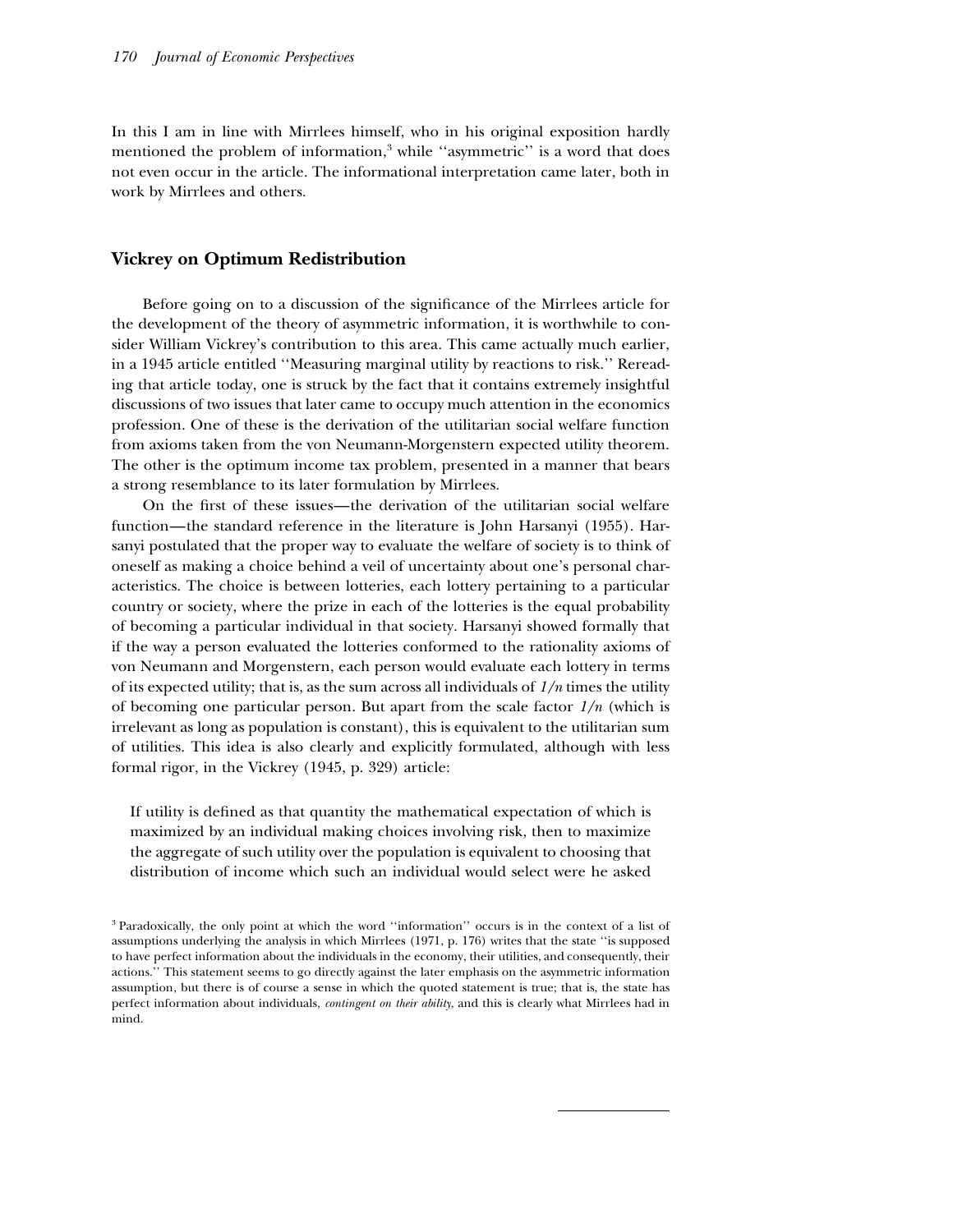

**William Vickrey**

which of various variants of the economy he would like to become a member of, assuming that once he selects a given economy with a given distribution of income he has an equal chance of landing in the shoes of each member of it.

If in addition to the basic von Neumann-Morgenstern axioms it is assumed that individuals are risk averse, so that they have strictly concave utility functions, then they will also display risk aversion in their choice between hypothetical income distributions. In other words, risk aversion implies inequality aversion.

Having established this foundation for the utilitarian social welfare function, Vickrey (1945) goes on to point out the implication that if all have the same utility function and if total income is fixed, the social optimum will be one of complete equality. But the assumption of fixed income abstracts from the incentive problem, so that ''with these practical effects to consider, the question of the ideal distribution of income, and hence of the proper progression of the tax system, becomes a matter of compromise between equality and incentives'' (p. 329). He then formulates an explicit analytical model to analyze this point, assuming (as did Mirrlees later on) that there is a continuum of individuals and writing the problem as one in the calculus of variations. Having derived the first-order Euler conditions, however, he despairs of arriving at an economically meaningful solution to the problem, commenting that ''even in this simplified form the problem resists any facile solution'' (p. 331).

In his treatment of these central problems of welfare and public economics, Vickrey was far ahead of his time. Still, his analysis stopped significantly short of the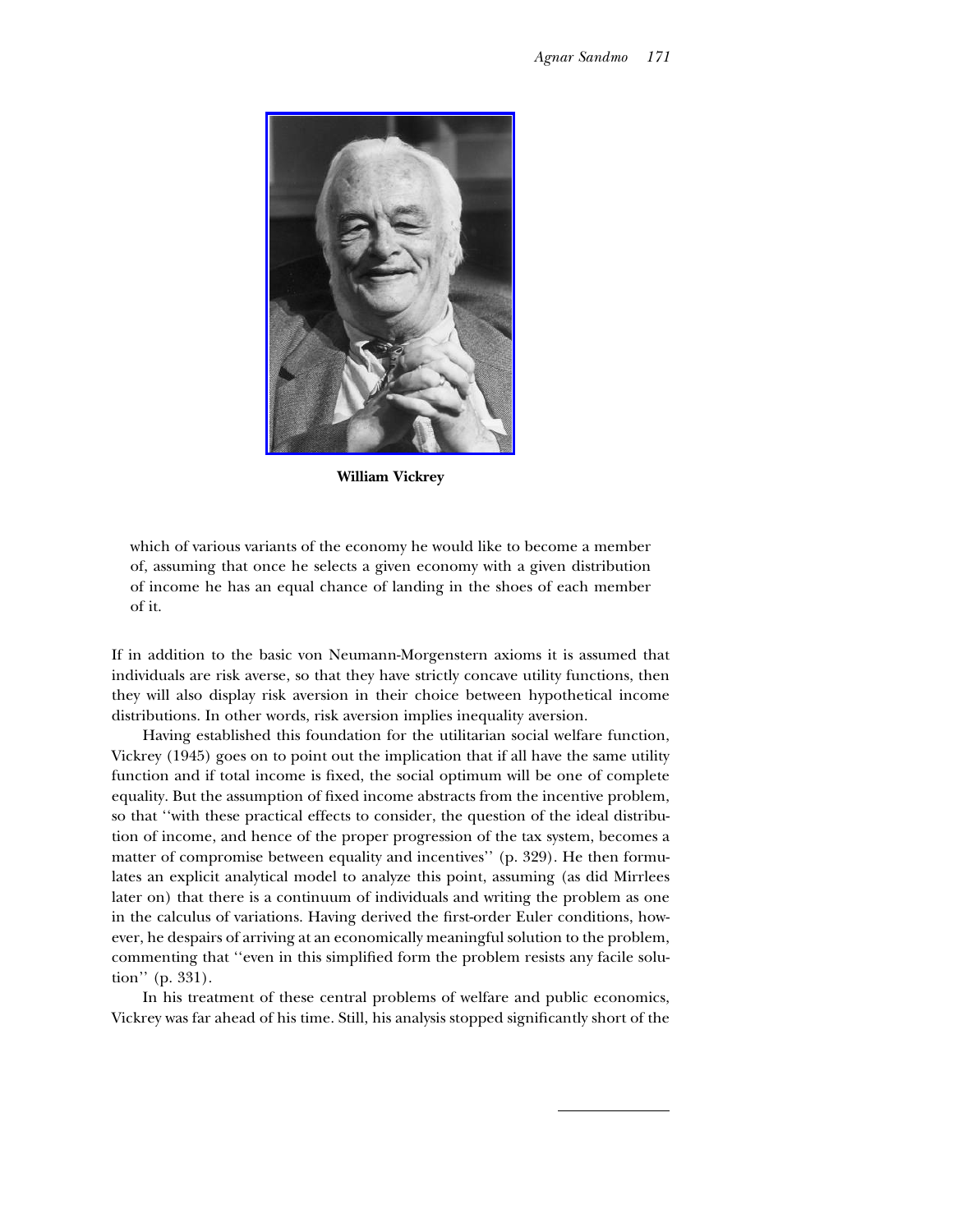Mirrlees contribution, because it was the latter who found a set of assumptions which made the problem solvable in a way that brought out the economic implications, both for theory and policy. But the puzzle is why during the next couple of decades nobody was inspired by the Vickrey article to continue work on the problem that he sketched but did not finish; as witnessed by the editors of the recent collection of his papers, Richard Arnott, Kenneth Arrow, Anthony Atkinson and Jacques Dre`ze (Vickrey, 1994), this cannot have been for the lack of attentive and gifted students. The fact that the paper came out in *Econometrica* should also have assured it high visibility among analytically-minded economists.<sup>4</sup> Whatever the explanation, the fact remains that the paper stands as an isolated attempt to come to grips with the problem of optimum income taxation two and a half decades before the Mirrlees breakthrough.

This leads us to the question of exactly what it was about the Mirrlees formulation that made him succeed where Vickrey had to give up. In trying to answer this question we shall also get closer to the more general implications of his analysis for the theory of asymmetric information.

#### **Taxation, Information and Moral Hazard**

As we have seen, a basic assumption of the Mirrlees model is that the government cannot observe the individual's wage rate (or ''ability'') and labor supply separately. If it could do so, it could impose a lump sum tax conditional on the ability parameter itself, which would obviously, given the assumptions of the model, have been non-distortionary. In that case the utilitarian tax optimum would have had a system of lump sum taxes that would be increasing in inherent abilities. To understand the properties of the second best optimal tax system it is useful to have the first best solution at the back of one's mind. Can we be sure that by taxing income we also tax the more able more than the less able? Clearly, this will be true only if the more able actually decide to earn more income, and for this to be the case we need to make some assumptions about their preferences. From the theory of labor supply we know that an increase in the wage rate has both an income and a substitution effect on income (or consumption). The substitution effect is positive, while the income effect can be of either sign; the indifference map therefore has to have the property that the income effect is not too negative. The property that Mirrlees identified to ensure this, which is now known as ''single crossing,''<sup>5</sup> has

<sup>&</sup>lt;sup>4</sup> In addition to the quality of the journal, one might think that the author's academic affiliation would also be of importance for the attention given to an article by a young economist. In *Econometrica* this is given as ''Civilian Public Service Camp No. 114, Bluemont, Virginia.'' What this suggested to readers at that time I am unable to guess.

 $5$  Technically, single crossing refers to a diagram showing the indifference curves for a high-ability and a low-ability worker with respect to income before and after tax; for example, see Mirrlees (1997, p. 1316). When these indifference curves cross only once, the result is that both utility and gross income will be increasing functions of the wage rate. Accordingly, when the tax is an increasing function of income, those with higher ability and utility pay more tax. It should be noted that the assumption that consumption is a normal good is sufficient to ensure single crossing; the assumption is therefore one which is intuitively reasonable.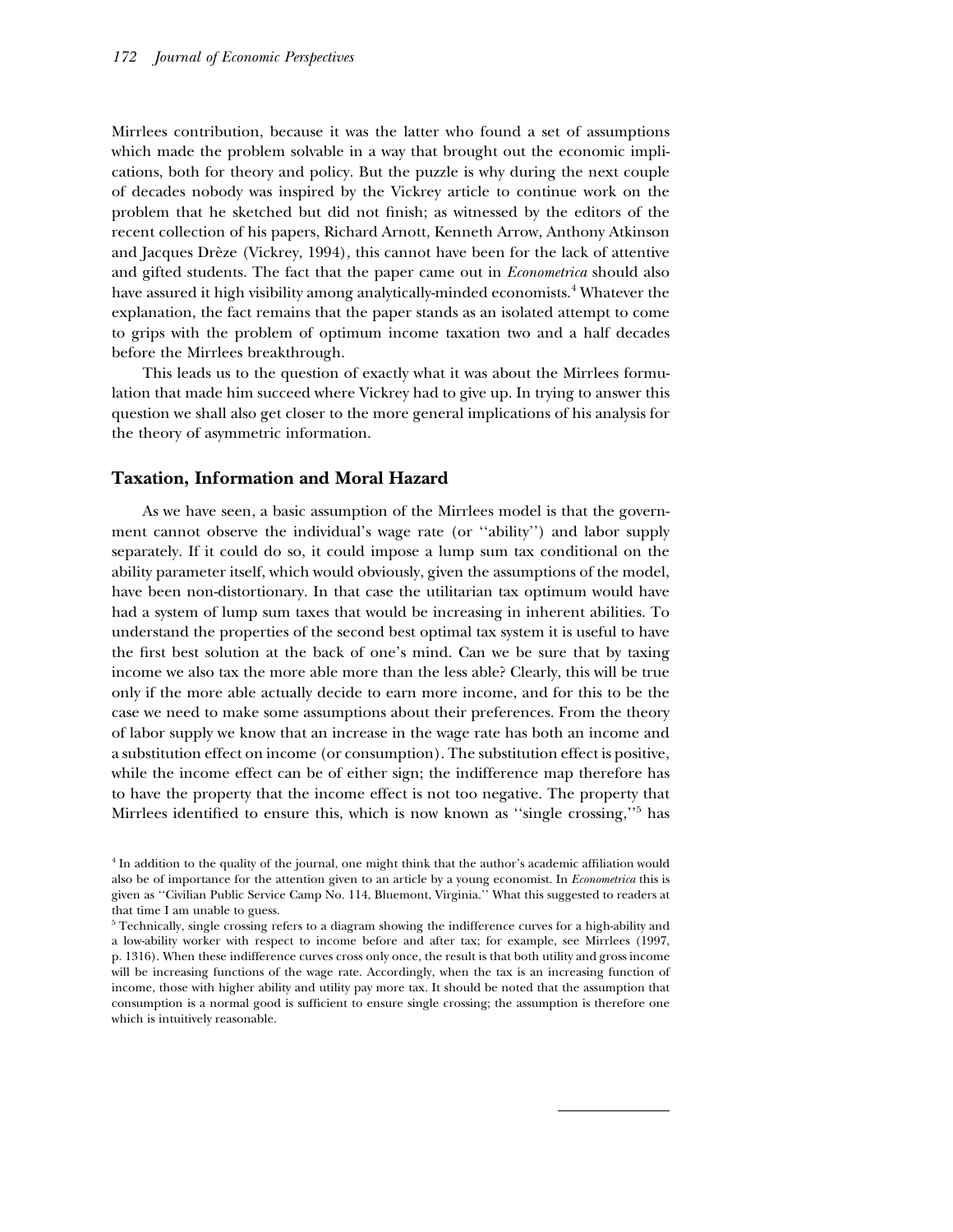turned out to be of major interest for the whole field of the economics of asymmetric information. Given the right incentives individuals will, through their choice of effort and income, reveal their ability *ranking* although the individual abilities remain unobservable by the government.

The Mirrlees optimal income tax schedule can accordingly be seen as the solution to a problem of optimal design of incentives under asymmetric information, and it is clear that this class of problems is much larger than the particular problem to which Mirrlees addressed himself in his 1971 article. Another type of asymmetric information problem had been formulated and analyzed in a celebrated article by George Akerlof (1970), who studied the problem of adverse selection. While his point of departure is the used car market, the analysis has interesting applications to insurance. If the insurance company only has statistical information about the risk characteristics of their customers, an actuarially fair policy will be unattractive to low-risk individuals. If a special policy is designed for these, the company has to make sure that the two policies are designed in such a way that each type buys the policy that is designed for it; by their choice of policy, they reveal their type. The problem of optimum income taxation may similarly be seen as constrained by selfselection; it should not encourage high-ability individuals to pose as low-ability types by working less. This approach to the theory of optimal income taxation was pioneered by Stiglitz (1982), who thereby succeeded in throwing new light on the informational basis of the tax scheme.

The other main type of asymmetric information problem is what is now known as moral hazard. The origin of this term is in insurance, where the insurance company has to realize that an insurance policy may change the behavior of the insured in a way which makes the event covered by the insurance policy more likely to happen. Fire insurance may make homeowners exercise less care to prevent fires, unemployment insurance may cause workers to exercise less care in holding on to their jobs, and so on. It is difficult for the insurance company to determine, once a fire has occurred, whether it was due to an exogeneous event or to negligence. Another application of the concept is to agency problems, where an agent enters into a contract requiring the agent to exert himself in the best interests of a principal. The principal, who is only able to observe the result, cannot determine the extent to which this is due to the agent's effort or to some exogeneous cause.

The problem both for the insurance company and the principal is to design a contract which gives the insured or the agent appropriate incentives to provide care or exert effort, while at the same time satisfying their need (assuming that they are risk averse) for protection against uncertainty. In such a contract there has to be a tradeoff between the two considerations. If all emphasis were to be put on the risk protection consideration, this would call for complete insurance coverage and a fixed salary for the agent. At the other extreme, a maximum weight on incentives would call for no insurance at all and an agent remuneration in proportion to the observed result.

It is clear that there is a strong similarity between these examples of contract design in the presence of moral hazard and the Mirrlees problem of tax design.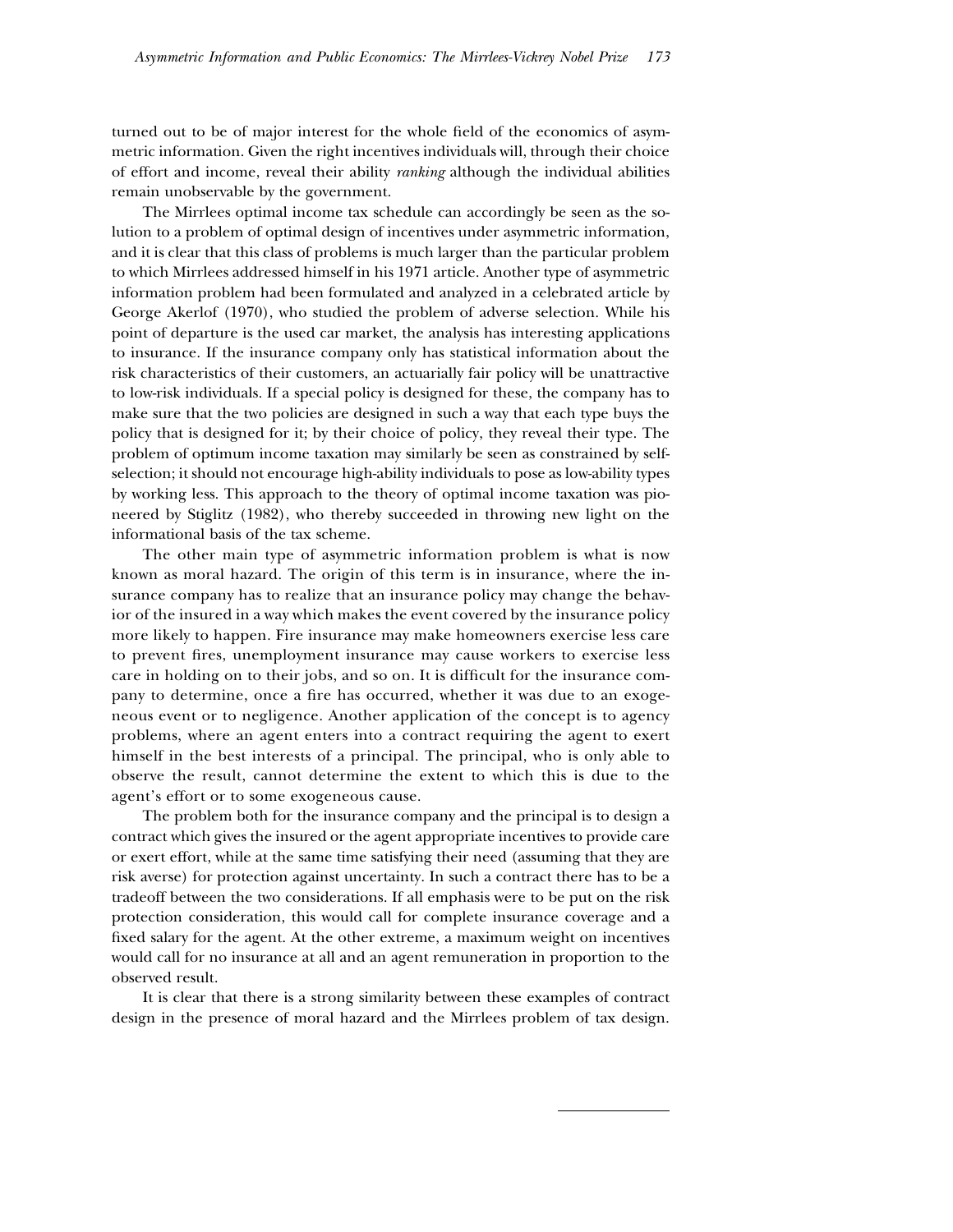The counterpart to the outcome of complete risk coverage in the two examples above would be complete income equality with no reward to effort at the margin. A maximum weight on incentives would entail a zero marginal tax rate for all workers, possibly combined with a head tax to cover the need for tax revenue for other purposes than the purely redistributive. Behind this similarity lies an informational problem with exactly the same structure as those of insurance contracts or agent remuneration. The government can only observe the taxpayer's gross income, not the extent to which this is due to ability or effort.

Mirrlees (1974, 1976) himself has made very important contributions to the general theory of incentive design under moral hazard. Among other things, he made further progress in characterizing the tradeoff between risk protection and incentives, showing for example how optimal contract design depended on the agent's degree of risk aversion and the degree to which the agent's effort could be assessed on the basis of information about outcomes. In so doing, he gradually came to emphasize more strongly the information-theoretic content of his 1971 contribution. Thus, 15 years later Mirrlees (1986, p. 1197) wrote emphatically that ''The central element in the theory is information,'' thus stressing the informational basis for the second best constraints on taxation that were more implicit in his (and others') early work on optimum taxation.

#### **Vickrey on Auctions**

As already noted, auctions, particularly of the closed form whereby each bidder can only bid once and without knowledge of the bids of the others, provide another example of situations characterized by asymmetric information. The auctioneer does not know the willingness to pay of the individual buyers, nor does the individual buyer know the reservation prices of the buyer's competitors. Efficiency calls for the object of the auction—like a work of art, a piece of property, a right to exploit a natural resource—to go to the bidder with the highest willingness to pay. But how do you design an auction of this kind in such a way that the person who submits the highest bid is also the one with the highest willingness to pay? This problem was taken up in two famous articles by Vickrey (1961, 1962), which probably represent his single most important and influential contribution as a theorist.

As a starting point for understanding the central result of Vickrey's analysis, one may consider the problem of the price that would emerge at an open auction where everyone bid up to their true willingness to pay. As the bid level increases, more and more prospective buyers withdraw until only two are left. As the price reaches the level of the willingness to pay of the person with the second highest reservation price, that buyer is on the margin of withdrawal. The other person, realizing this, has only to raise the price marginally above that level to secure the object for himself. The object therefore goes to the highest bidder, who pays only the price corresponding to the second highest bidder's willingness to pay.

What Vickrey did was to design a mechanism for closed auctions which exactly replicates this outcome. Called the second price auction, the mechanism is simply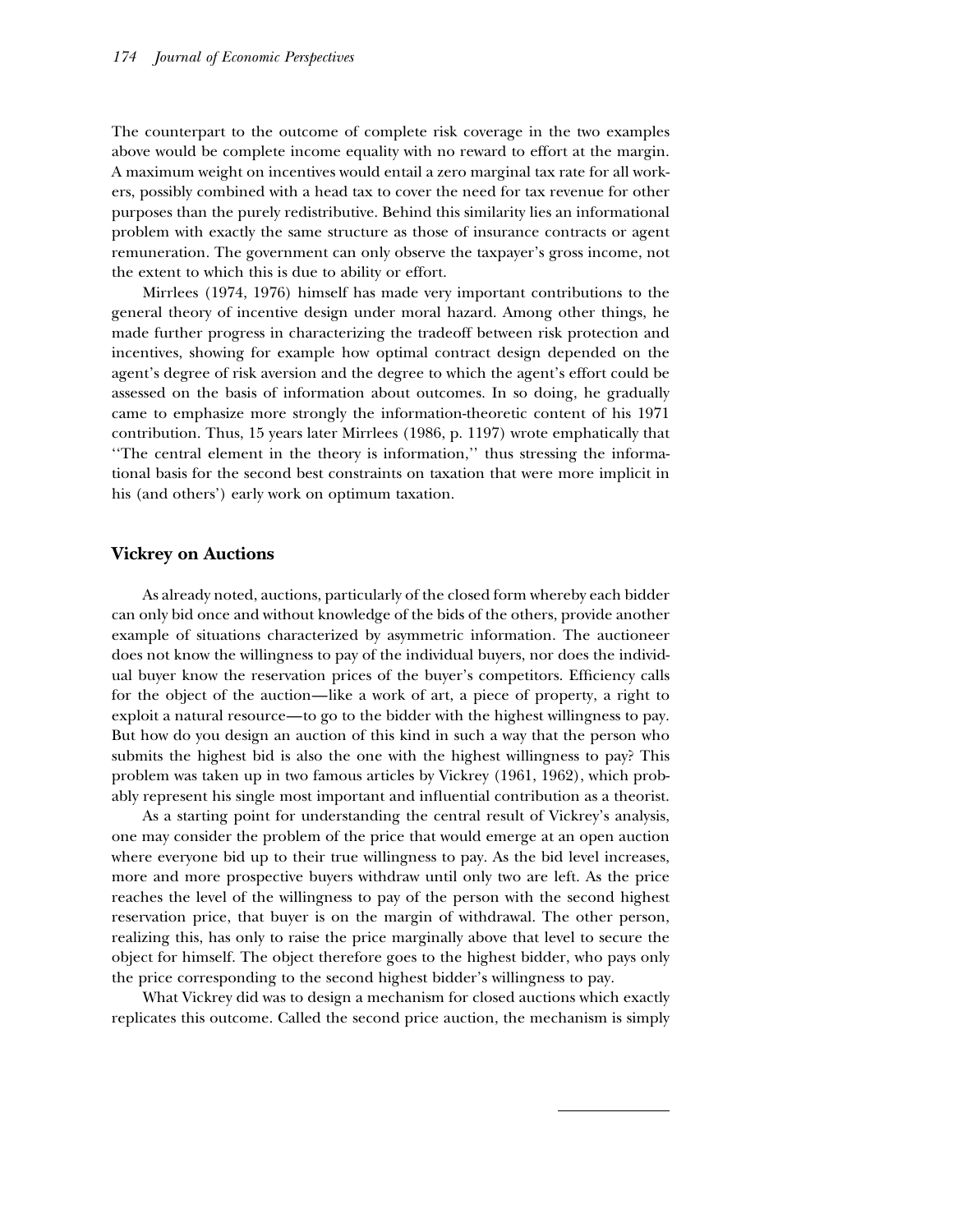that the object goes to the highest bidder, who is however only to pay the price corresponding to the second highest bid. The point is that this leads each buyer to reveal his or her true willingness to pay and to abstain from ''strategic bidding.'' Suppose you consider submitting a bid which is below your highest price. You then run the risk that someone else will submit a bid which is higher than yours but still below your highest price. That buyer will then get the object, and you will be worse off than if you got the object at your highest price. Now suppose that you consider bidding above your highest price. Then someone might submit a bid below yours but above your true willingness to pay. You would then have to buy the object at that price and suffer a loss. Your best strategy is therefore to bid an amount equal to your true willingness to pay. The auction mechanism is such that you are led in your own best interest to reveal private information.

Vickrey was not only interested in the efficiency properties of auctions; he also asked the question of which form of auction would yield the highest income to the seller. He compared the second price closed auction with the first price auction, where the object also goes to the highest bidder, but where the price paid by the highest bidder is equal to the high bid. He then compared these two closed auctions with two forms of open auctions, the English and the Dutch. In the English auction the auctioneer asks for successively higher bids, and the bidding stops when no further increases are forthcoming; the object then goes to the highest bidder, who pays according to his bid. The Dutch auction has the auctioneer starting at a high price and then moves it down until someone accepts to pay that price. Vickrey showed that the English and second price auctions are strategically equivalent, and so are the Dutch and the first price auctions.<sup>6</sup> He also showed that there exists a certain set of assumptions (involving, among other assumptions, risk neutrality among buyers) which ensures the strategic equivalence of all four auctions, making them also equivalent from the seller's point of view in terms of revenue.

The study of auctions is obviously of great interest in itself, since it is an important allocation mechanism in many areas of economic life. But a notable feature of Vickrey's analysis is that it also has interesting applications outside of auctions in the narrow sense of the word. In the early 1970s, there emerged an interesting new literature on the revelation of preferences for public goods. From Samuelson (1954) we know that an efficient supply of public goods is characterized by the condition that the sum of marginal willingnesses to pay over all consumers should be equal to the marginal cost. But how do you get consumers to reveal their willingness to pay? Edward Clarke (1971) and Theodore Groves and Martin Loeb (1975) showed that this comes about if consumers are told that they will have to pay a price equal to the marginal cost minus the sum of the marginal willingnesses

 $6$  To better understand the equivalence between the closed first price auction and the Dutch auction, consider the popular idea of the ''winner's curse,'' according to which the winner always pays too much. If people have different estimates of the value of the object for which they bid, the winner almost by definition will have a high estimate of its value and therefore be more likely to be disappointed. If the bidders are aware of this point, they might be led both in the first price and Dutch auctions to be cautious and hold back their bids even at the risk of seeing the object being secured by someone else.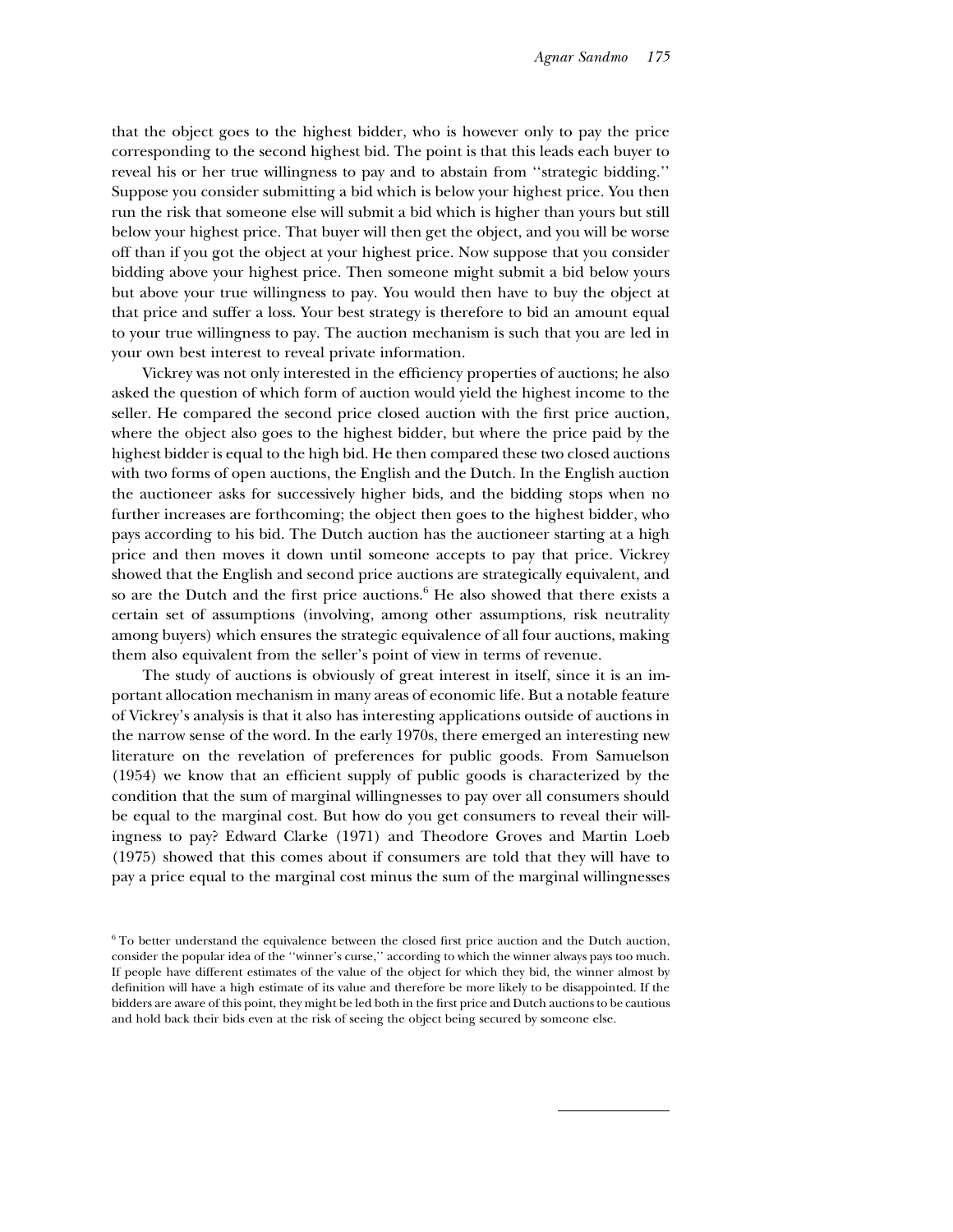to pay of all others. This corresponds to the net social cost that they impose on society by their own decision. There is an obvious similarity here to Vickrey's second price auction. There the bidder also pays the cost imposed on others by his own successful bid, which, since the object of the auction is a private good, is simply the second highest bid.

#### **Marginal Cost Pricing and Commodity Taxation**

A clear implication of the efficiency theorems of welfare economics is that a competitive equilibrium is efficient when prices equal marginal costs. This general insight has important implications for several different fields of applications, such as public utility pricing, cost-benefit analysis and commodity taxation. The general area is one to which the two laureates have made some of their most important and widely-cited contributions, although it is only indirectly related to the problem of asymmetric information.

Vickrey's contributions to the literature on marginal cost pricing are less concerned with fundamentals than with practical implementation. He takes the desirability of the principle more or less as given and concerns himself chiefly with setting out guidelines for its practical implementation. He discusses, for example, how depreciation should be taken into account in marginal cost pricing, and how prices should be set when, for administrative reasons, different uses have to be priced uniformly. As an example of his approach to these problems, it is interesting to look at one of his most cited papers in the area, his 1955 proposal for revising the fare structure on the New York subway. This is a very detailed study of cost and demand conditions, including the nature of congestion externalities, and the analysis is carried to the point where he actually presents numerical estimates of the efficiency costs for a number of alternative fare schemes. Although Vickrey's work on marginal cost pricing presents little in the way of formal theory, the attentive reader will discover in these articles many of the themes that have been in the foreground in the more formal research on optimal pricing and formed such an important part of the public finance literature since about 1970.<sup>7</sup>

Mirrlees's work in this area is concerned on the one hand with commodity taxation and on the other hand with cost-benefit analysis. His major contribution in the first of these fields are his celebrated two articles with Peter Diamond (1971) on optimal commodity taxation. Appearing as they did in the same year as Mirrlees's paper on income taxation, they became another landmark at the start of a development which was soon being referred to as ''the new public economics.''<sup>8</sup> The

<sup>7</sup> For a more detailed description of Vickrey's contribution in this area and its relationship to the work carried out by French economists, particularly Marcel Boiteux, during the same period, the reader should consult the articles by Drèze (1995) in this journal, and also Drèze (1997).

<sup>&</sup>lt;sup>8</sup> My own first encounter with the new public economics was at the European Winter Meeting of the Econometric Society in January 1968, where Mirrlees presented an early version of his joint paper with Diamond. I remember the excitement that I felt at being presented with this new development which seemed to promise a much more constructive role for theory in the analysis of policy issues, and the experience may well have been decisive for my own move into public economics.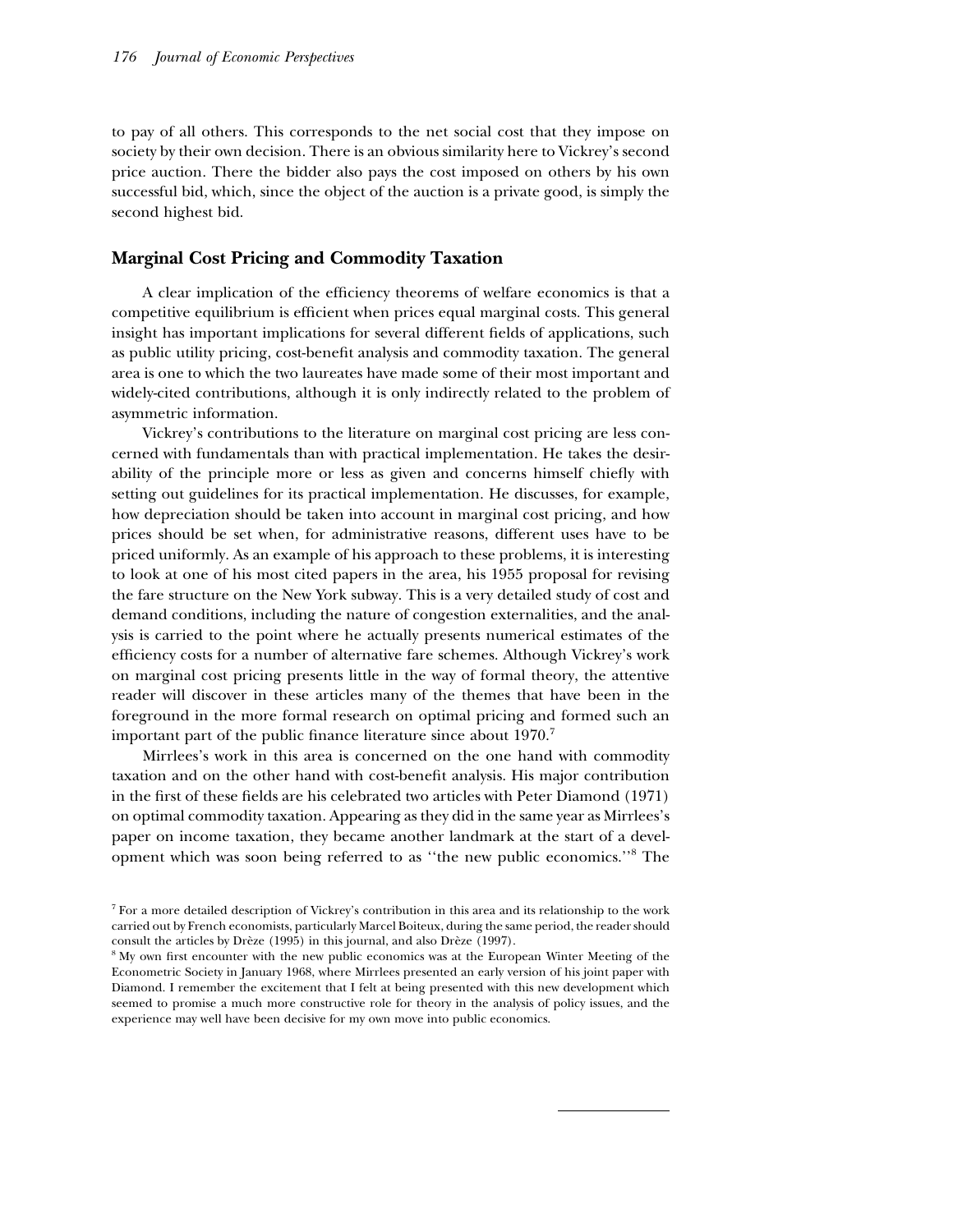problem analyzed in these articles is how to characterize an optimal structure of indirect taxes, given that lump sum taxes cannot be used. This problem had already been studied by Frank Ramsey (1927) and also in a remarkable 1951 memorandum by Paul Samuelson, which was published only in 1986. But Diamond and Mirrlees carried the analysis much further, providing an existence theorem for a taxdistorted economy, integrating a number of characterization results and—not the least of their achievements—proving what is now commonly referred to as the Diamond-Mirrlees theorem. This theorem says that in the absence of consumer income from profits, either as the result of constant returns to scale or from a 100 percent profits tax, production efficiency is desirable, implying that transactions between producers should not be taxed.

There are some obvious links between Mirrlees's work on optimal commodity taxes and his contributions to cost-benefit analysis, where the most important single publication is Little and Mirrlees (1974). This book is to a large extent concerned with the determination of the correct shadow prices to be used in the evaluation of public projects, particularly in developing countries, and one of the main recommendations of the book is that the choice of shadow or accounting prices should be such as to achieve production efficiency in the public sector.

On the face of it, the work by Vickrey and Mirrlees on optimum pricing and commodity taxation has less to do with asymmetric information than their contributions in the other fields that have been surveyed above. However, there *is* a connection. This is simply that the rationale for the second best nature of the problem is the absence of lump sum taxes, and the reason that these are assumed to be nonexistent is precisely the informational problem that also underlies the analysis of the optimal income tax. In this sense, the characterization of the work of the two laureates as being the study of incentives with asymmetric information has a broader applicability than simply to their core contributions to the analysis of this problem.

#### **Some Asymmetries of Research Styles**

When the Royal Swedish Academy of Sciences announced the joint award of the Nobel Prize to Mirrlees and Vickrey there were doubtless a number of economists who were surprised at this particular coupling of names. However, as we have seen, there is much justification for the joint award in terms of the main theoretical achievements of the two laureates. The puzzlement in the economics community may to a large extent have been due to the difference in research styles. Vickrey was a broad-based general public finance economist whose work spanned more or less the whole field from micro- to macroeconomics, from pure theory to very detailed applications. Mirrlees is a mathematical economist whose work has been much more concentrated on one particular set of issues. Both of them can be considered to be ''applied theorists,'' being interested in economic theory as a tool for better understanding of important issues of public policy. But whereas Mirrlees's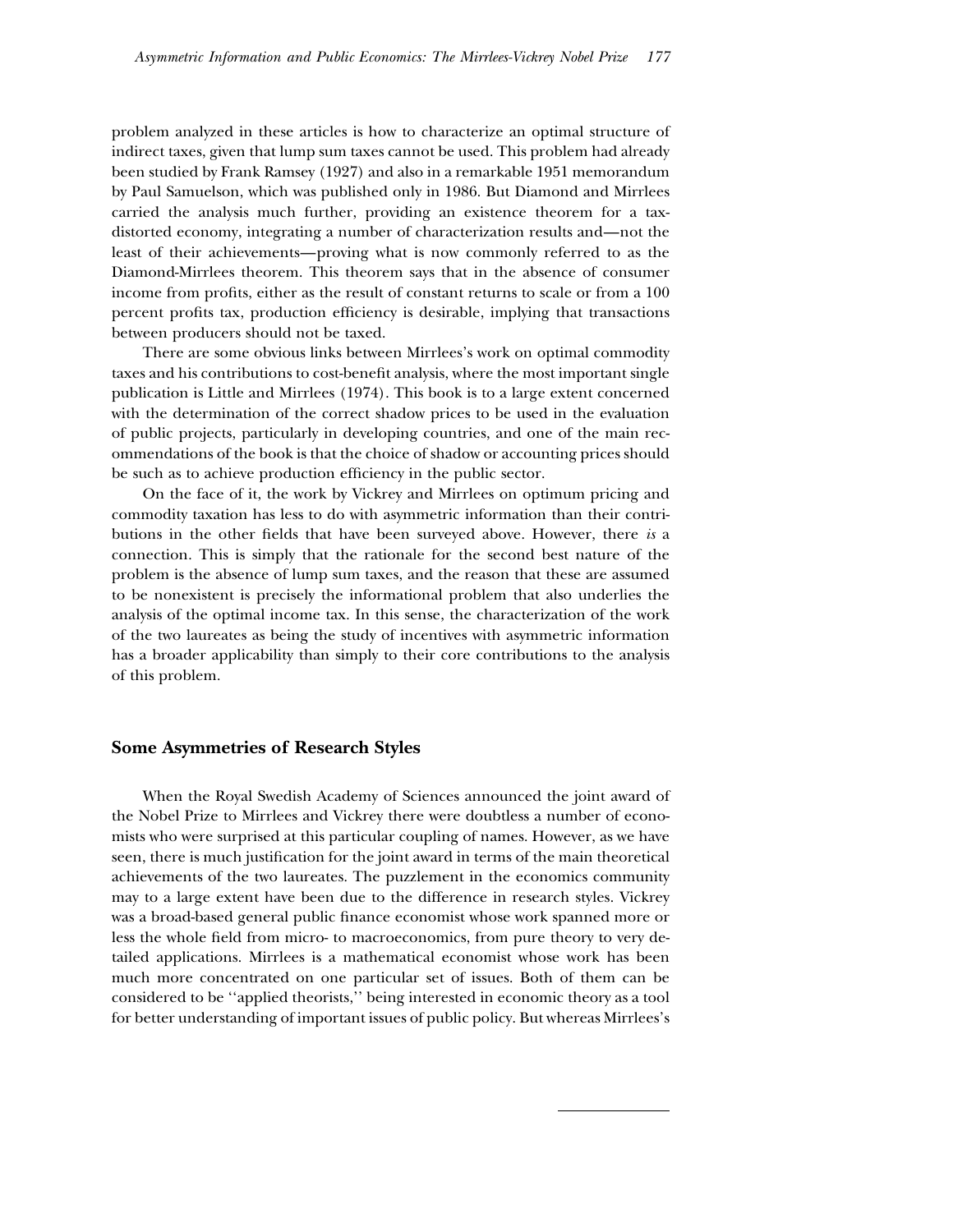writings are almost exclusively directed to the scientific community, Vickrey's work clearly attempts to reach out to governmental decisionmakers.

In his presidential address to the American Economic Association, Vickrey (1993, p. 1) wrote: ''Economists should see to it that market prices correctly reflect the relevant marginal social cost of various alternatives. I have devoted a major part of my career to the promotion of such marginal-cost pricing, but thus far with a notable lack of practical success outside academia.'' The address is otherwise a passionate plea for economists to take a strong stand on the desirability of moving rapidly towards a state of full employment and not to ''tie our hands with financial shibboleths'' (p. 10). If it had not been for Vickrey's untimely death, only two days after the announcement of the Prize award, my guess is that he would have delivered a Nobel Prize Lecture very much along the same lines as his Presidential Address to the AEA.

Mirrlees's Prize Lecture (Mirrlees, 1997) is written in a totally different style. It contains no references to current issues of economic policy, but many more references to the academic literature (Vickrey's AEA presidential address contains none). Mirrlees describes some basic ideas in welfare economics and public finance that can be traced back to Adam Smith, and considers the state of economic theory at the time when he made his pathbreaking contributions to optimal tax theory around 1970. He then goes on to discuss the main theoretical achievements in the literature since then as well as some of the remaining unsolved problems. There are no complaints about lack of success outside academia.

This contrast in styles should most definitely not be taken as a lack of concern with policy on Mirrlees's part or a neglect of the literature in Vickrey's case. I believe, however, that it demonstrates two different perceptions of the role of the economist in the study of policy. Vickrey was obviously deeply concerned with having his ideas adopted by policymakers in the fairly short run. Mirrlees, on the other hand, is more concerned with influencing other economists, whose research may be more directly relevant for detailed decisions about policy.

Another asymmetry between the two laureates lies, as I have already noted, in the speed with which their ideas have been adopted by the academic community. Mirrlees's main contributions have been instant successes. His work on optimal income and commodity taxation and on moral hazard gained immediate recognition as being contributions of major significance. Public finance economists were quick to perceive that a revolution had occurred in their area, and that Mirrlees was one of its leaders. Many economists all over the world began to work in the field that he had started to develop. In Vickrey's case I have already remarked on the fact that his 1945 *Econometrica* article was largely neglected in the literature, in spite of the fact that it contains very clear and constructive formulations of models that became famous much later through the work of Harsanyi and Mirrlees (neither of whom refers to it). It is not easy to know why. Let me offer a few suggestions.

It is always tempting to suggest as an explanation for this kind of puzzle that in 1945 the time for this problem had not yet come. This sounds dangerously like a truism, but there may be some real content to it. It is often the case that when a theoretical breakthrough occurs, there are in effect many people who have been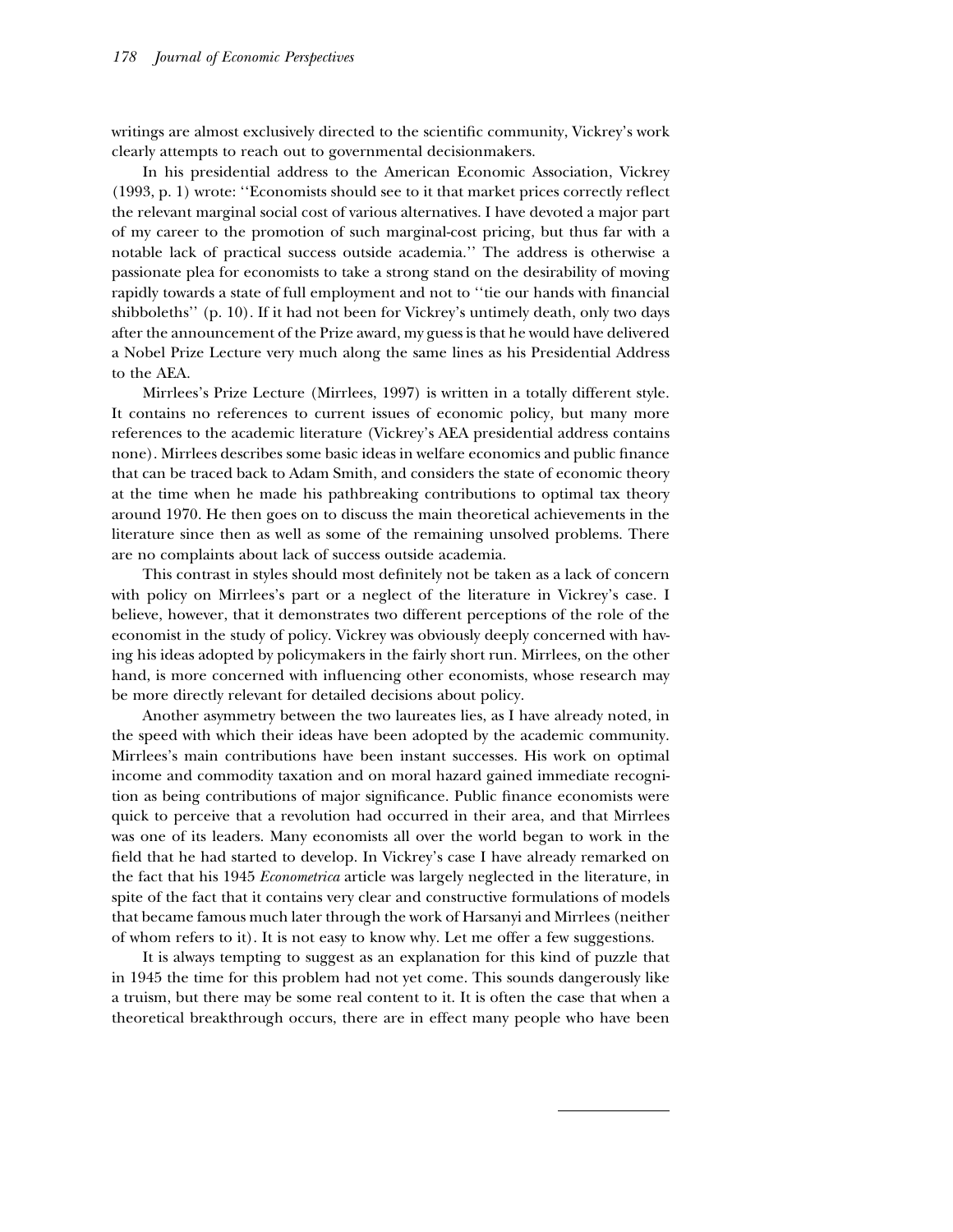thinking along similar lines. These people first provide a receptive audience for the pioneering article and then are ready to start working in the new field that has been opened up. This was clearly the case in 1971, when a number of other economists were concerned with the development of models of optimal second best taxation, and it was evidently not the case in 1945, when the mind of the profession was on other issues. In the 1970s, references to Mirrlees's articles were all over the journal literature; in the 1940s, Vickrey's paper created little notice. In addition, what we now see as the most important contributions of the Vickrey article were not clearly advertised by its title, and the author did not really follow them up himself. By contrast, Vickrey's work on auctions gained much more rapid recognition, both in auction theory itself and in the more general area of preference revelation mechanisms.

The central importance given to problems of asymmetric information in the work of Mirrlees and Vickrey has made it possible to formulate theoretical models with informational structures that are much more easily recognizable by actual decisionmakers. Thus, while their work contains a number of important contributions to ''pure theory,'' it is also remarkable for bringing theory closer to the study of concrete problems of economic policy.

#### **References**

**[A](http://pubs.aeaweb.org/action/showLinks?crossref=10.2307%2F1879431)kerlof, George A.** 1970. ''The Market for 'Lemons': Quality Uncertainty and the Market Mechanism.'' *Quarterly Journal of Economics*. Au[gu](http://pubs.aeaweb.org/action/showLinks?crossref=10.2307%2F1881737)st, 84, pp. 488–500.

**Bergson, Abram.** 1938. ''A Reformulation of Certain Aspects of Welfare Economics.'' *Quarterly Journal of Economics*. February, 52, pp. 310–34.

**Clarke, Edward H.** 1971. ''Multipart Pricing of Public Goods.'' *Public Choice*. Fall, 11, pp. 17–33.

**Diamond, Peter A. and James A. Mirrlees.** 1971. ''Optimal Taxation and Public Production I-II.'' *American Economic Review*. March and June, 61, pp. 8–27 and 261–78.

**Dixit, Avinash and Timothy Besley.** 1997. ''James Mirrlees' Contributions to the Theory of Information and Incentives.'' *Scandinavian Journal of Economics*. 99:2, pp. 207–35.

**[D](http://pubs.aeaweb.org/action/showLinks?system=10.1257%2Fjep.9.2.111)rèze, Jacques H.** 1995. "Forty Years of Public Economics: A Personal Perspective.'' *Journal of Economic Perspectives*. Spring, 9, pp. 111–30.

Drèze, Jacques H. 1997. "Research and Development in Public Economics: William Vickrey's Inventive Quest of Efficiency.'' *Scandinavian Journal of Economics*. 99:2, pp. 179–98.

**Edgeworth, Francis Y.** 1897. ''The Pure Theory of Taxation.'' *Economic Journal*. March, June and De[cem](http://pubs.aeaweb.org/action/showLinks?crossref=10.1016%2F0047-2727%2875%2990001-8)ber, 7, pp. 46–70, 226–38 and 550–71.

**Groves, Theodore and Martin Loeb.** 1975. ''Incentives and Public Inputs.'' *Journal of Public [Eco](http://pubs.aeaweb.org/action/showLinks?crossref=10.1086%2F257678)nomics*. August, 4, pp. 211–26.

**Harsanyi, John C.** 1955. ''Cardinal Welfare, Individualistic Ethics, and Interpersonal Comparisons of Utility.'' *Journal of Political Economy*. August, 63, pp. 309–21.

**Little, Ian M. D. and James A. Mirrlees.** 1974. *Project Appraisal and Planning for Developing Coun[trie](http://pubs.aeaweb.org/action/showLinks?crossref=10.2307%2F2296779)s*. London: Heinemann Educational Books.

**Mirrlees, James A.** 1971. ''An Exploration in the Theory of Optimum Income Taxation.'' *Review of Economic Studies*. April, 38, pp. 175–208.

**Mirrlees, James A.** 1974. ''Notes on Welfare Economics, Information and Uncertainty,'' in *Essays on Economic Behaviour under Uncertainty*. Balch, Michael, Daniel McFadden and S. Wu, eds. Amsterdam: North-Holland.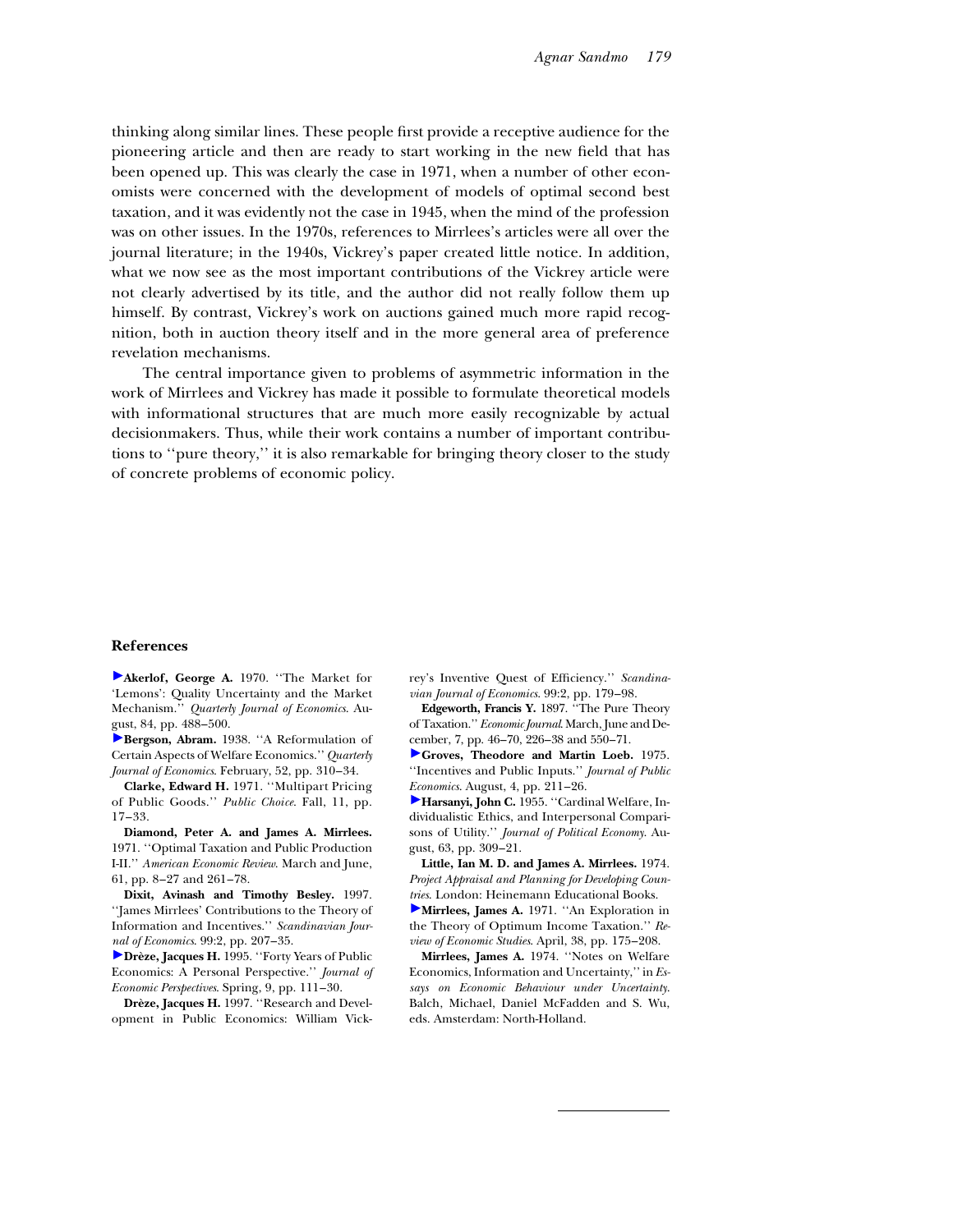[M](http://pubs.aeaweb.org/action/showLinks?crossref=10.2307%2F3003192)irrlees, James A. 1976. "The Optimal Structure of Incentives and Authority within an Organization.'' *Bell Journal of Economics*. Spring, 7, pp. 105–31.

**Mirrlees, James A.** 1986. ''The Theory of Optimal Taxation,'' in *Handbook of Mathematical Economics*. Arrow, Kenneth J., and Michael D. Intrilligator, eds. Volume III, Amsterdam: North-Holland.

**Mirrlees, James A.** 1997. ''Information and Incentives: The Economics of Carrots and Sticks.'' *Economic Journal*. September, 107, pp. 1311–1329.

**Phelps, Edmund S.** 1973. ''The taxation of wage income for economic justice.'' *Quarterly Journal of Economics*. August, 87, pp. 331–54.

**Pigou, Arthur C.** 1932. *The Economics of Welfare*. [4th](http://pubs.aeaweb.org/action/showLinks?crossref=10.2307%2F2222721) Edition, London: Macmillan.

**Ramsey, Frank P.** 1927. ''A Contribution to the Theory of Taxation.'' *Economic Journal*. March, 37, pp. 47–61.

**Samuelson, Paul A.** 1947. *Foundations of Economic Analysis*. Cambridge, Massachusetts: Harvard University Press.

**[S](http://pubs.aeaweb.org/action/showLinks?crossref=10.2307%2F1925895)amuelson, Paul A.** 1954. ''The Pure Theory of Public Expenditure.'' *Review of Economics and Statistics*. November, 36, pp. 387–89.

**Samuelson, Paul A.** 1986. ''Theory of Optimal Taxation.'' *Journal of Public Economics*. July, 30, pp. 137–43. Originally published as a memorandum for the U.S. Treasury, 1951.

**[S](http://pubs.aeaweb.org/action/showLinks?crossref=10.1016%2F0047-2727%2877%2990046-9)eade, Jesus K.** 1977. ''On the shape of optimal tax schedules.'' *Journal of Public Economics*. [Ap](http://pubs.aeaweb.org/action/showLinks?crossref=10.1016%2F0047-2727%2882%2990020-2)ril, 7, pp. 203–35.

**Stiglitz, Joseph E.** 1982. ''Self-Selection and Pareto Efficient Taxation.'' *Journal of Public Economics*. March, 17, pp. 213–40.

**Vickrey, William.** ''Measuring Marginal Utility by Reactions to Risk.'' *Econometrica*. October, 13, pp. 319–33.

**Vickrey, William.** 1955. ''A Proposal for Revising New York's Subway Fare Structure.'' *Journal of the Operations Research Society of America*. Febru[ary](http://pubs.aeaweb.org/action/showLinks?crossref=10.2307%2F2977633), 3, pp. 38–69.

**Vickrey, William.** 1961. ''Counterspeculation, Auctions, and Competitive Sealed Tenders.'' *Journal of Finance*. March, 16, pp. 8–37.

**Vickrey, William.** 1962. ''Auctions and Bidding Games.'' In *Recent Advances in Game Theory*. The Princeton University Conference.

**Vickrey, William.** 1993. ''Today's Task for Economists.'' *American Economic Review*. March, 83, pp. 1–10.

**Vickrey, William.** 1994. *Public Economics*. Selected Papers by William Vickrey, edited by Richard Arnott, Kenneth Arrow, Anthony Atkinson and Jacques Drèze, Cambridge: Cambridge University Press.